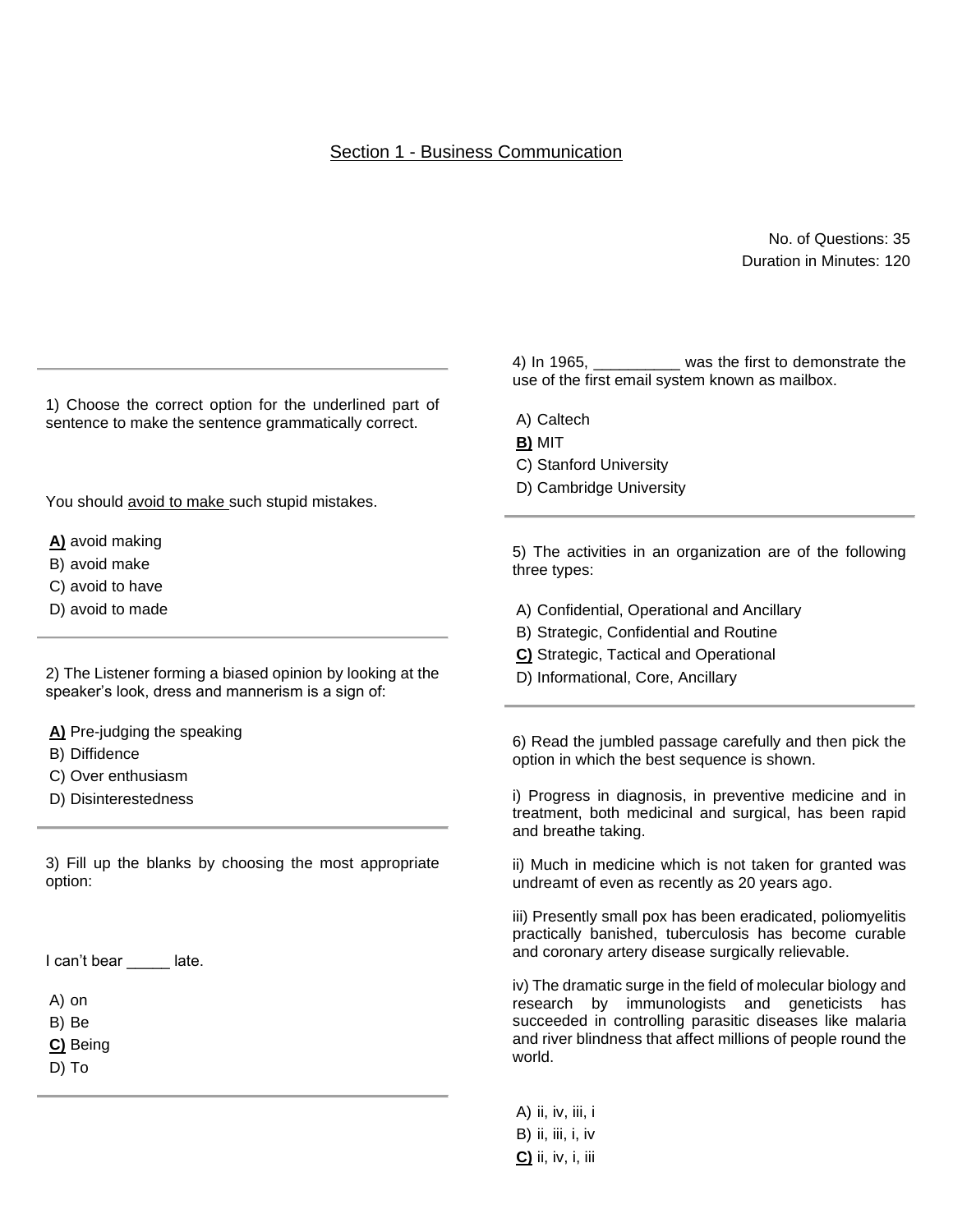7) According to \_\_\_\_\_\_\_\_\_\_, Communication in its simplest form of conveying of information from one person to another.

A) Drucker

- B) Kotler
- **C)** Hudson
- D) Scott

8) Find out the Antonym of the given word from the choices given below it:

Relinquish

A) Abdicate

- **B)** Possess
- C) Renounce
- D) Deny

9) Find out the Synonym of the given word from the choices given below it:

**Genial** 

- A) Blemished
- **B)** Friendly
- C) Over bearing
- D) Hollow

10) Full form of www is:

**A)** World wide web

- B) World with web
- C) World wide word
- D) Web wide world

11) Read the jumbled passage carefully and then pick the option in which the best sequence is shown.

i) People who start up their own business typically come from two extreme backgrounds: One is the business

family background and the other is a steady professional family background.

ii) Typically, people from different backgrounds face different kinds of basic problems.

iii) The people from both the backgrounds find it very difficult to establish and manage an enterprise.

iv) Starting up and managing a small business is no joke.

A) ii, i, iii, iv B) iv, ii, iii, i C) iii, iv, i, ii **D)** iv, i, iii, ii

12) Choose the correct option for the underlined part of sentence to make the sentence grammatically correct.

Sheela told her teacher to explain the chapter once again.

A) ordered her teacher

- **B)** asked her teacher
- C) invited her teacher
- D) said to her teacher

13) Choose the most appropriate option for each of the following questions:

"To take a leap in the dark" means:

- A) To give up
- **B)** Take a risky action
- C) To discourage someone
- D) Gain an advantage

14) Choose the misspelled word from below:

- **A)** Carismatic
- B) Corroborate
- C) Successor
- D) Stupendous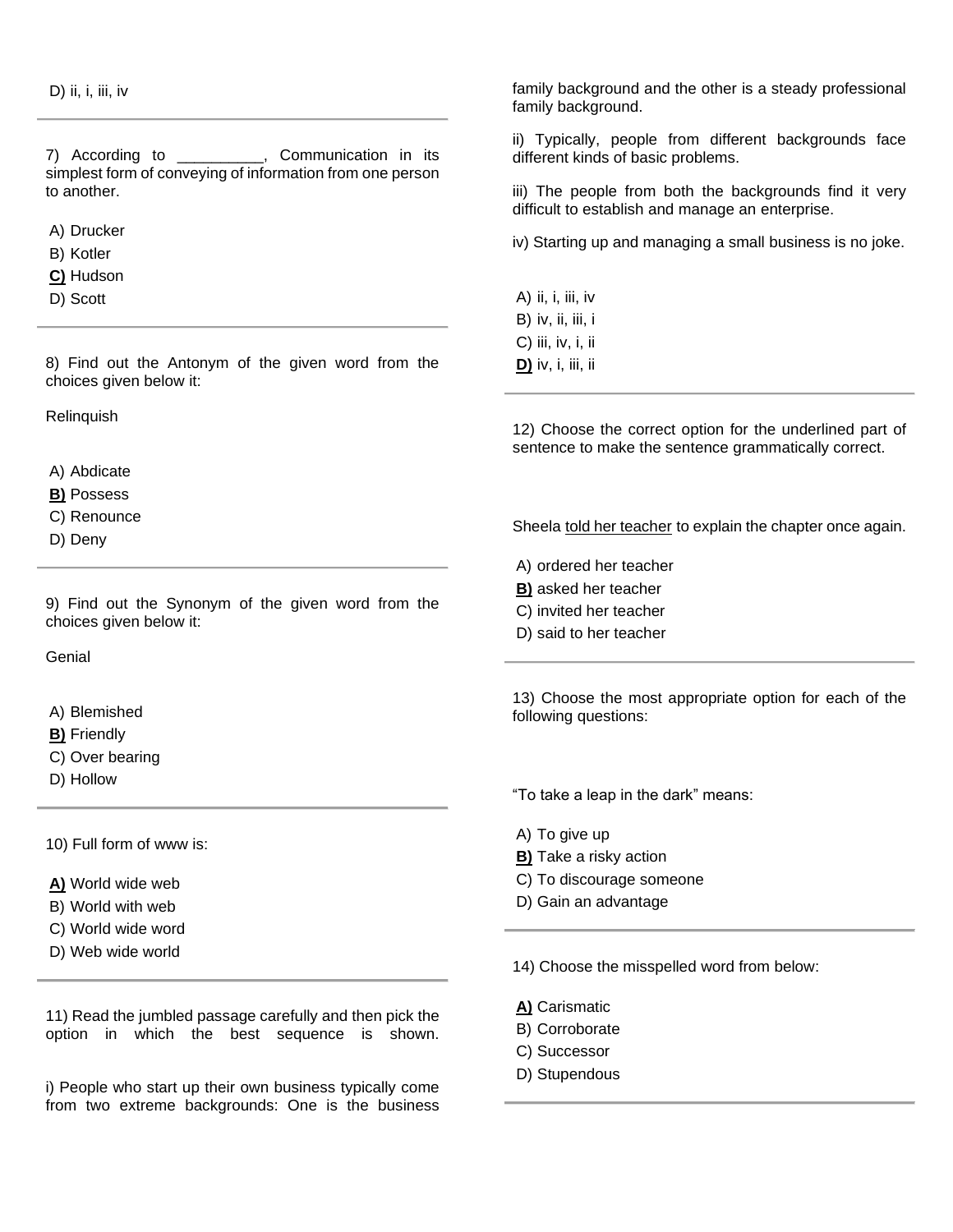| 15) A _____________helps in retrieving the letter at a<br>later stage. | D) Salutation                                                                        |  |  |
|------------------------------------------------------------------------|--------------------------------------------------------------------------------------|--|--|
| A) Reference number                                                    | 20) A Litigant is:                                                                   |  |  |
| B) Special marking                                                     |                                                                                      |  |  |
| C) CIN                                                                 | A) A formal legal document                                                           |  |  |
| D) Date                                                                | <b>B)</b> A party to a case                                                          |  |  |
|                                                                        | C) Authority given to take some action                                               |  |  |
|                                                                        | D) Principal amount                                                                  |  |  |
| 16) Choose the misspelled word from below:                             |                                                                                      |  |  |
| A) Definite                                                            | 21) Fill up the blanks by choosing the most appropriate                              |  |  |
| B) Millennium                                                          | option:                                                                              |  |  |
| C) Ryhthm                                                              |                                                                                      |  |  |
| D) Ceiling                                                             |                                                                                      |  |  |
|                                                                        | There is a lot of work ___ hand. Let's cancel ___<br>picnic.                         |  |  |
| 17) Fill up the blanks by choosing the most appropriate<br>option:     | A) On, a                                                                             |  |  |
|                                                                        | B) In, the                                                                           |  |  |
|                                                                        | C) Upon, the                                                                         |  |  |
|                                                                        | $D)$ In, a                                                                           |  |  |
| It's unfortunate that he died_____ cancer.                             |                                                                                      |  |  |
| $A)$ of                                                                | 22) ____________folder stores those messages that have                               |  |  |
| B) with                                                                | been created but have not sent by the user so far.                                   |  |  |
| C) from                                                                |                                                                                      |  |  |
| D) by                                                                  | A) Inbox                                                                             |  |  |
|                                                                        | <b>B)</b> Draft                                                                      |  |  |
|                                                                        | C) Trash                                                                             |  |  |
|                                                                        | D) Spam                                                                              |  |  |
| 18) Fill up the blanks by choosing the most appropriate<br>option:     | 23) A Legal charge on property which holds it as a security<br>for a loan is called: |  |  |
|                                                                        | A) Merger                                                                            |  |  |
|                                                                        | <b>B)</b> Mortgage                                                                   |  |  |
| If you promise ___ angry with me, I'll tell you what I broke.          | C) Monopoly                                                                          |  |  |
|                                                                        | D) Moratorium                                                                        |  |  |
| A) Get not                                                             |                                                                                      |  |  |
| B) Not getting                                                         |                                                                                      |  |  |
| C) Not to get                                                          | 24) Choose the most appropriate option for each of the                               |  |  |
| D) Not get                                                             | following questions:                                                                 |  |  |
| 19) "Dear Sir/Madam" in a letter is:                                   |                                                                                      |  |  |
|                                                                        | "To give the game away" means:                                                       |  |  |
|                                                                        |                                                                                      |  |  |
| A) Attention line                                                      |                                                                                      |  |  |
| B) Subject heading                                                     | A) To lose the game                                                                  |  |  |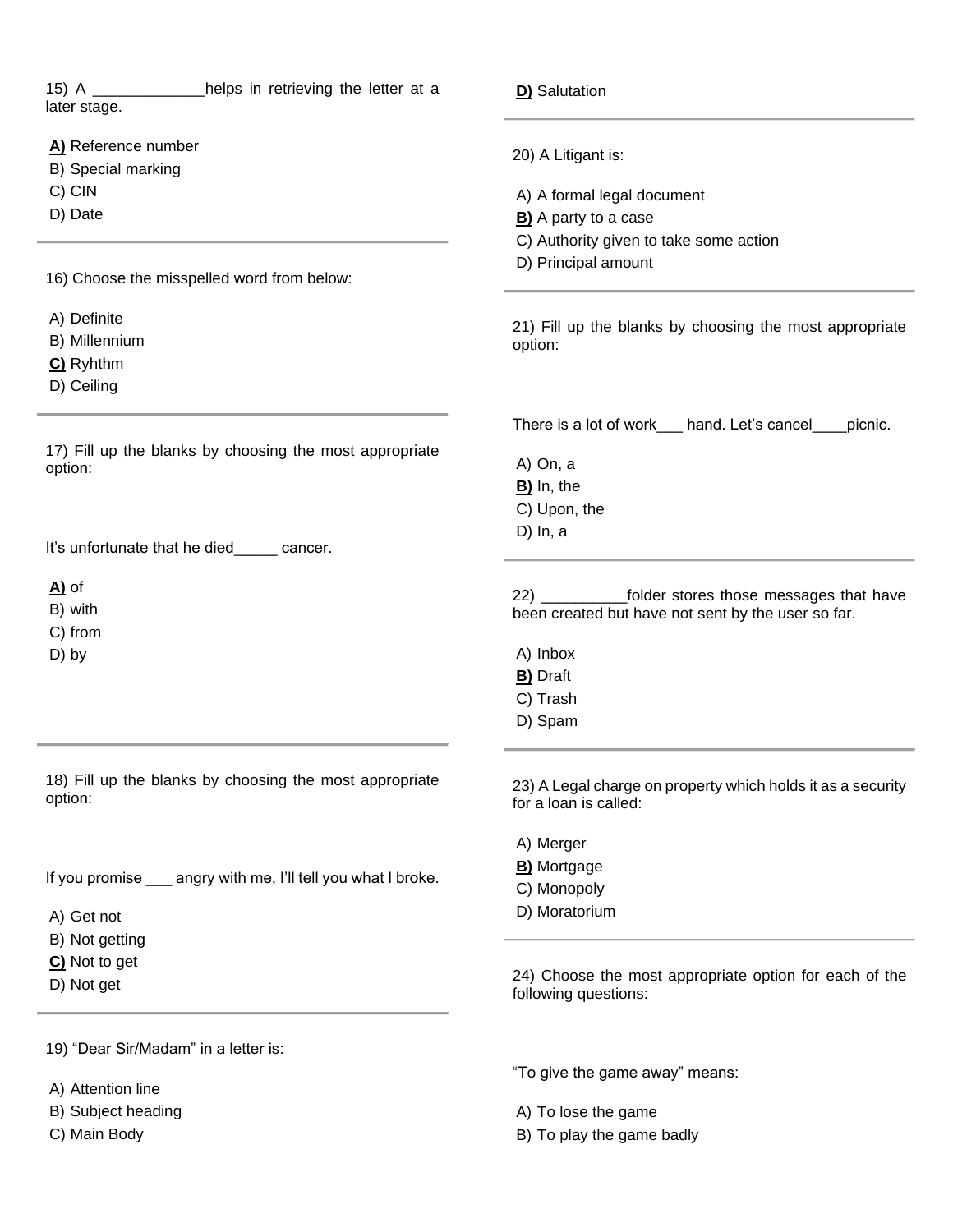**C)** To reveal the secret

D) To give a walk-over in a game

25) Fill up the blanks by choosing the most appropriate option:

Bala, along with his friends,\_\_\_\_\_\_\_\_\_ for basketball practice

A) are going

B) go

**C)** goes

D) were going

26) Choose the most appropriate option for each of the following questions:

"Bona fide" means:

A) generous

**B)** genuine

C) trustworthy

D) bad intention

27) \_\_\_\_\_\_\_\_\_\_\_\_\_Listeners literally assess the verbal content on the basis of words not paralinguistic or nonverbal cues.

A) Imaginative

B) Active

**C)** Evaluative

D) Passive

28) Read the jumbled passage carefully and then pick the option in which the best sequence is shown.

i) Venture capital is recommended as the ideal source of financing for a successfully small business.

ii) Several companies including startups have been funded by dedicated venture funds during this decade.

iii) Despite this, an average Indian entrepreneur understands and appreciation of venture capital concept has been woefully inadequate.

iv) In the Indian context, though venture capital has been a relatively late entrant, it has already made a reasonable impact.

**A)** i, iv, ii, iii B) i, iii, ii, iv  $C$ ) i, ii, iii, iv D) i, iv, iii, ii

29) In a \_\_\_\_\_\_\_\_\_format of letter layout, the date, all references, subject, salutation, paragraph of the body, conclusion and signature, all commence at the left margin.

- A) Partially-blocked
- B) All of the above
- C) Semi-blocked
- **D)** Blocked

Read the given passage carefully and choose the most appropriate option to the questions.

The Himalayas, or Himalaya, form a mountain range in Asia, separating the plains of the Indian subcontinent from the Tibetan Plateau.

The Himalayan range has many of the Earth's highest peaks, including the highest, Mount Everest. The Himalayas include over fifty mountains exceeding 7,200 m (23,600 ft) in elevation, including ten of the fourteen 8,000-metre peaks. By contrast, the highest peak outside Asia (Aconcagua, in the Andes) is 6,961 m (22,838 ft) tall.

Lifted by the subduction of the Indian tectonic plate under the Eurasian Plate, the Himalayan mountain range runs west-northwest to east-southeast in an arc 2,400 km (1,500 mi) long. Its western anchor, Nanga Parbat, lies just south of the northernmost bend of Indus river. Its eastern anchor, Namcha Barwa, is just west of the great bend of the Yarlung Tsangpo River (upper stream of the Brahmaputra River). The Himalayan range is bordered on the northwest by the Karakoram and the Hindu Kush ranges. To the north, the chain is separated from the Tibetan Plateau by a 50–60 km (31–37 mi) wide tectonic valley called the Indus-Tsangpo Suture. Towards the south the arc of the Himalaya is ringed by the very low Indo-Gangetic Plain. The range varies in width from 350 km (220 mi) in the west (Pakistan) to 150 km (93 mi) in the east (Arunachal Pradesh). The Himalayas are distinct from the other great ranges of central Asia, although sometimes the term 'Himalaya' (or 'Greater Himalaya') is loosely used to include the Karakoram and some of the other ranges.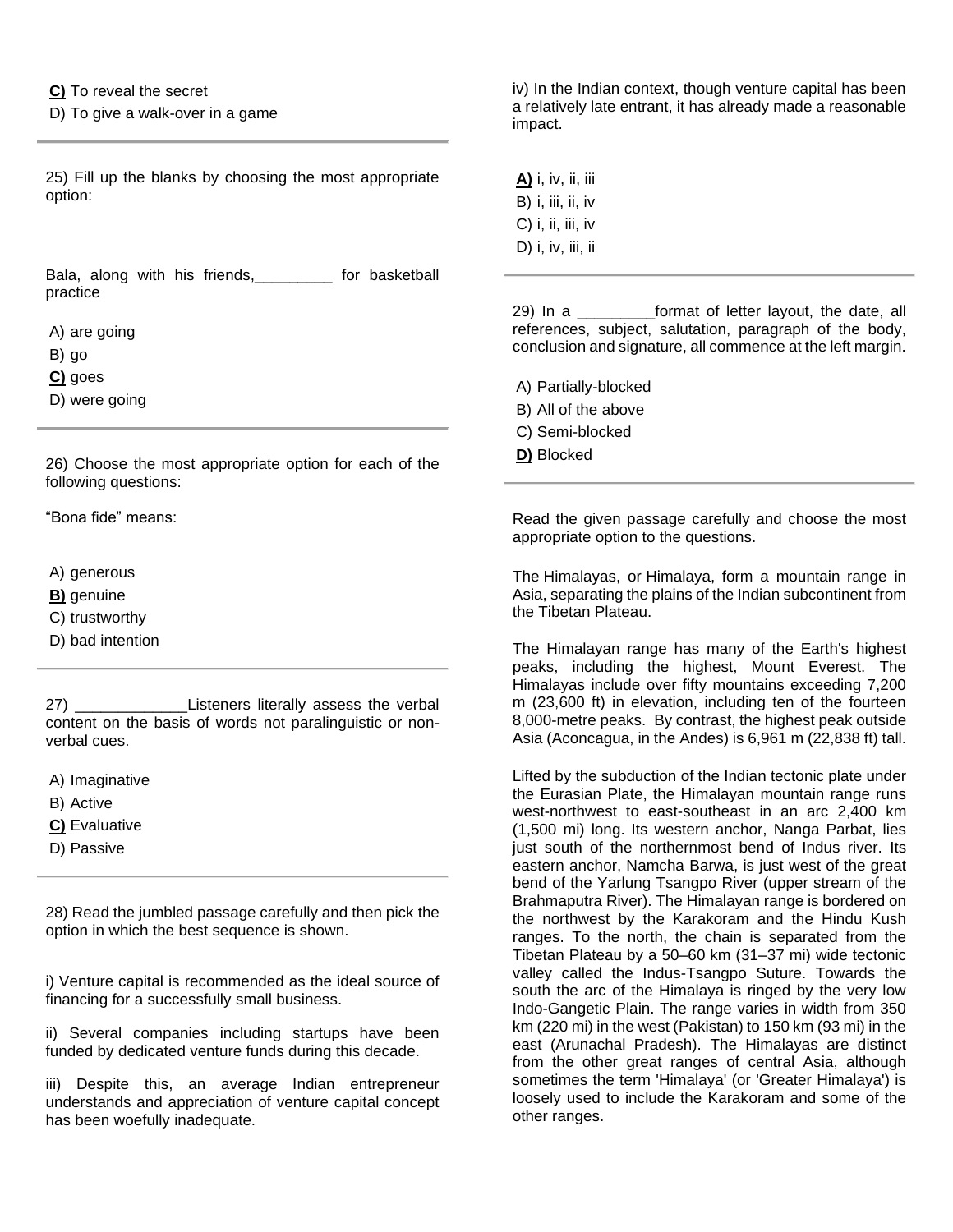30) What is the northwest border of the Himalayas?

- A) Indus-Tsangpo Suture
- **B)** Karakoram & Hindu Kush
- C) Hindu Kush & Nanga Parbat
- D) Karakoram & Nanga Parbat

31) How long is the Himalayan mountain range?

- **A)** 2400 kms
- B) 15000mi
- C) 1500 mi
- D) 2400 mi

32) Which word in the passage means "the sideways and downward movement of the edge of a plate of the earth's crust into the mantle beneath another plate."?

- A) Valley
- B) Tectonic
- **C)** Subduction
- D) Anchor

33) Which statement summarizes the information given in the passage?

- A) The passage talks only about the geographic boundaries of the Himalayas
- **B)** The passage talks about the geographic boundaries and the might of the Himalayas
- C) The passage talks about how the Himalayas act as a barrier to icy winds for India
- D) The passage talks about the Mount Everest in the Himalayas

34) How many peaks in the Himalayas are above 8000 meter above the sea level?

- A) Fifty
- B) Fourteen
- C) Five
- **D)** Ten

35) Choose the most appropriate option for the following question:

"Vis-à-vis" means:

- A) agree **B)** face-to-face
- C) Direct
- D) opposite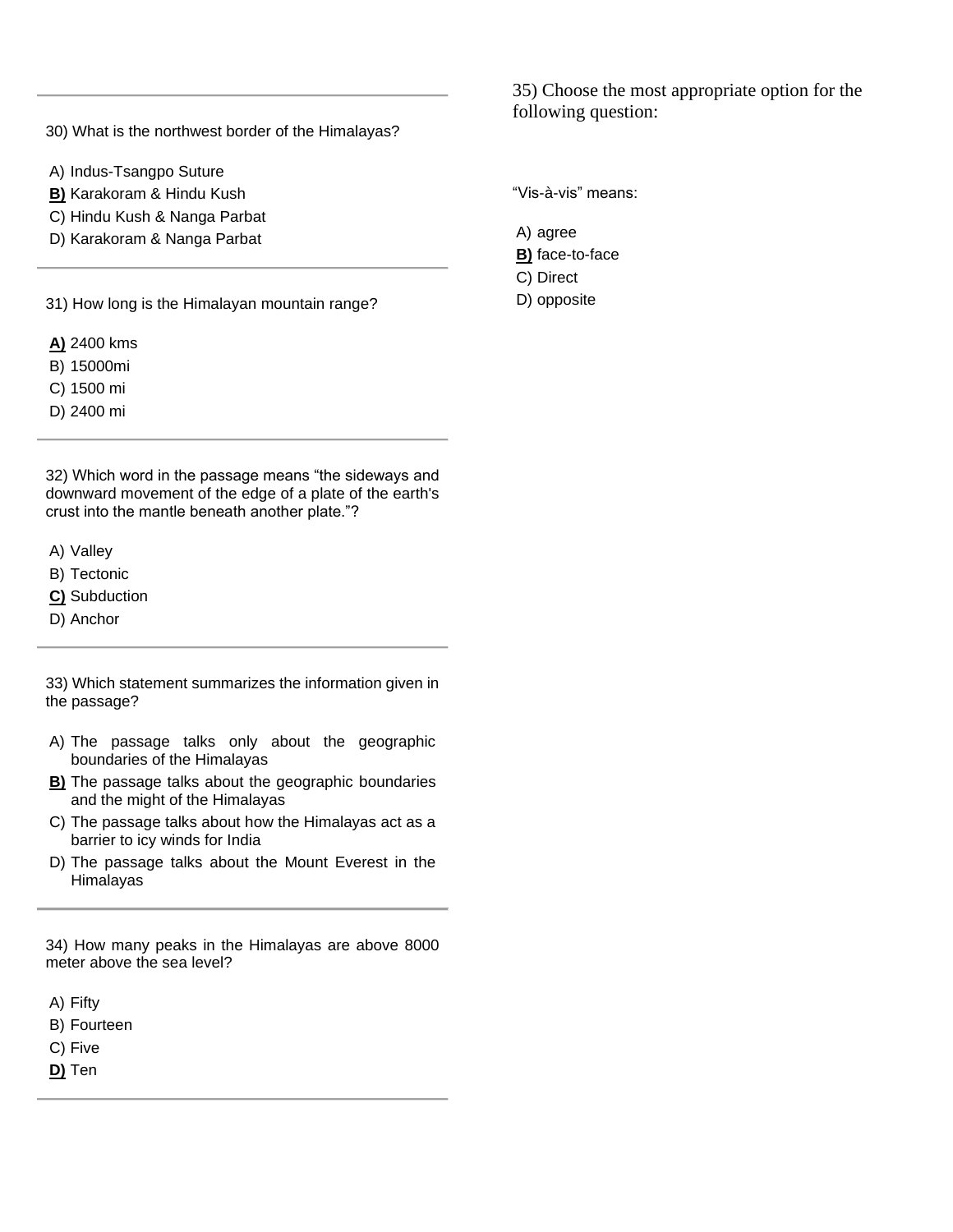No. of Questions: 35 Duration in Minutes: 120

|                                                                                                                                            | B) 31                                                                                                                                                                                                                                          |
|--------------------------------------------------------------------------------------------------------------------------------------------|------------------------------------------------------------------------------------------------------------------------------------------------------------------------------------------------------------------------------------------------|
| 36) Arrange the words given below in a meaningful<br>sequence                                                                              | $C$ ) 33<br>D) 34                                                                                                                                                                                                                              |
| 1. Police 2. Punishment 3. Crime 4. Judge 5. Judgement<br>A) 5, 4, 3, 2, 1<br>B) 1, 2, 4, 3, 5<br>$C$ ) 3, 1, 2, 4, 5<br>$D$ 3, 1, 4, 5, 2 | 40) Domestic arrangements between husband and wife is<br>not a contract under the Indian Contract Act, 1872<br>because:<br>A) Consideration is absent<br>B) There is no consensus ad idem<br>C) They are specifically excluded from the Indian |
| 37) First clause in Memorandum of Association of<br>company is:                                                                            | Contract Act, 1872<br>D) There is no intention to create legal relationship                                                                                                                                                                    |
| A) Capital Clause<br><b>B)</b> Name Clause<br>C) Liability Clause<br>D) Situation Clause                                                   | 41) Constitution day of India is celebrated on ________.<br>A) 1 <sup>st</sup> January<br>B) 26th November<br>C) 15 <sup>th</sup> August                                                                                                       |
| 38)<br>Statement:                                                                                                                          | D) 2 <sup>nd</sup> October                                                                                                                                                                                                                     |
| Some<br>Queens.<br>Kings<br>are<br>Beautiful.<br>All<br>Queens<br>the<br>are                                                               | 42) Arrange the words given below in a meaningful<br>sequence.                                                                                                                                                                                 |
| Conclusion:<br>I. All the kings are beautiful                                                                                              | 1. Cut 2. Put on 3. Mark 4. Measure 5. Tailor                                                                                                                                                                                                  |
| II. All the Queens are Kings<br>A) Neither I nor II follows<br>B) Only II follows                                                          | A) 2, 4, 3, 1, 5<br>B) 1, 3, 2, 4, 5<br>$C$ ) 3, 1, 5, 4, 2<br>$D$ 4, 3, 1, 5, 2                                                                                                                                                               |
| C) Either I or II follows<br>D) Only I follows                                                                                             | 43) Part II of the Constitution of India deals with:                                                                                                                                                                                           |
| 39) The Supreme Court of India comprises the Chief<br>Justice and __________ other Judges.                                                 | A) Fundamental Rights<br>B) The Union                                                                                                                                                                                                          |

C) The States **D)** Citizenship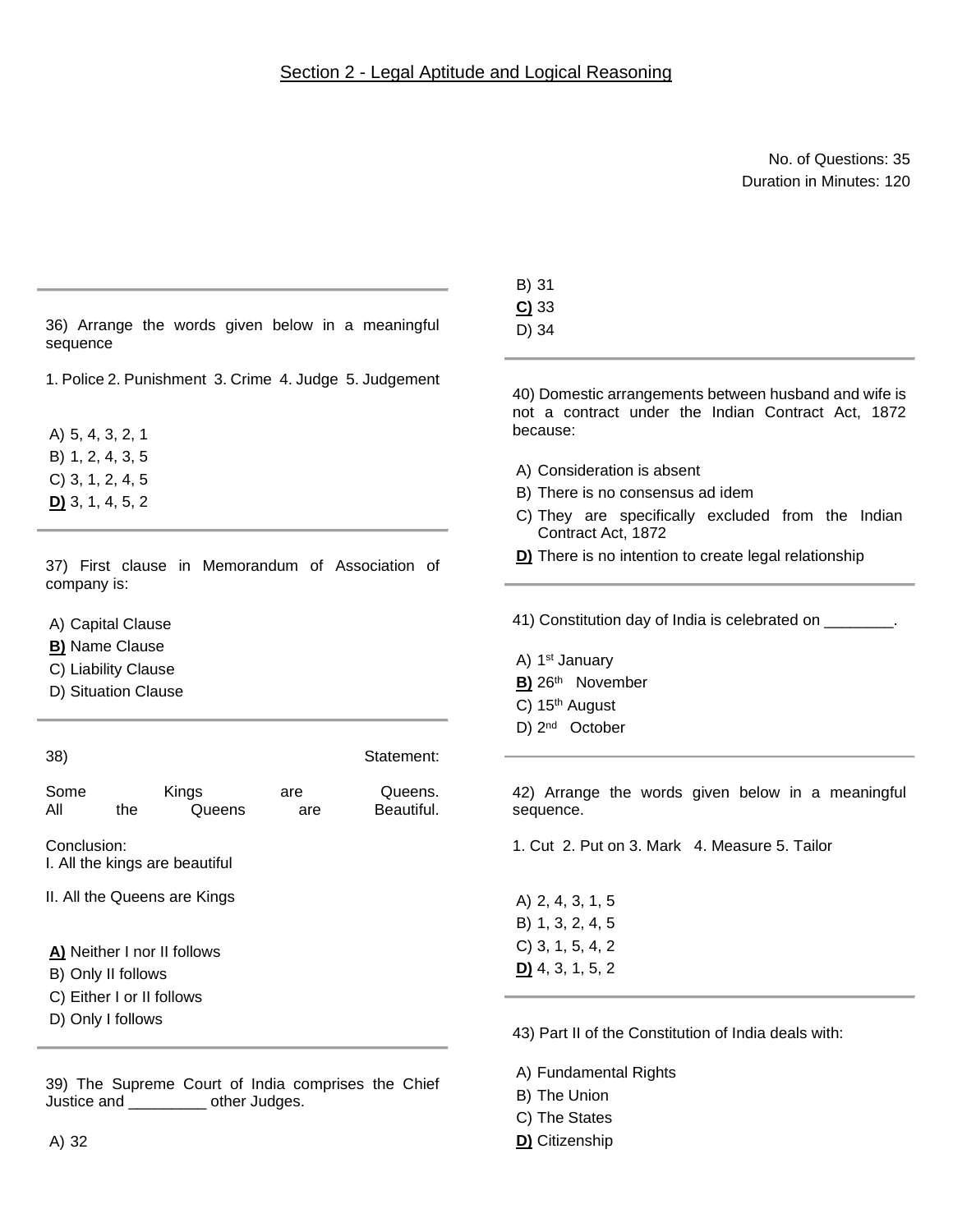44) A man said to a lady, "The son of your only brother is the brother of my wife". What is the lady to the man.

A) Grand father

B) Mother

**C)** Sister of father-in-law

D) Maternal aunt

45) Identify the figure that completes the pattern.



A) Image 3

- **B)** Image 4
- C) Image 2
- D) Image 1

46) Arrange the words given below in a meaningful sequence

1. Family 2. Community 3. Member 4. Locality 5. Country

**A)** 3, 1, 2, 4, 5 B) 3, 1, 4, 2, 5 C) 3, 1, 4, 5, 2 D) 3, 1, 2, 5, 4

47) The company can furnish to the registrar verification of registered office in

A) Form no INC 20

- B) Form no INC 23
- **C)** Form no INC 22
- D) Form no INC 21

48) Who among the following is not a promoter under the Companies Act, 2013?

- A) A person who has control over the affairs of the company, directly or indirectly whether as a shareholder, director or otherwise
- B) A person who is identified by the company in the annual return
- **C)** A person who is giving advice to the Board of Directors in his professional capacity
- D) A person who has been named as such in a prospectus or

49) Interest: Money Lender :: Salary : ?

- A) Zamindar
- **B)** Employees
- C) Workers
- D) Prisoners

50) The cancellation of a contract, due to impossibility of performance is:

**A)** Quasi Contract

- B) Agency Contract
- C) Privity of contract
- D) Frustration of contract

51) *Injuria Sine Damnum means:*

- A) Only damage
- **B)** Injury without damage
- C) Injury & damage
- D) Injury with damage

52) Ordinance in a State promulgated by the:

- A) Chief Minister
- **B)** Governor
- C) President
- D) Prime Minister

| 53)  |        |     | Statement: |
|------|--------|-----|------------|
| Some | papers | are | pens.      |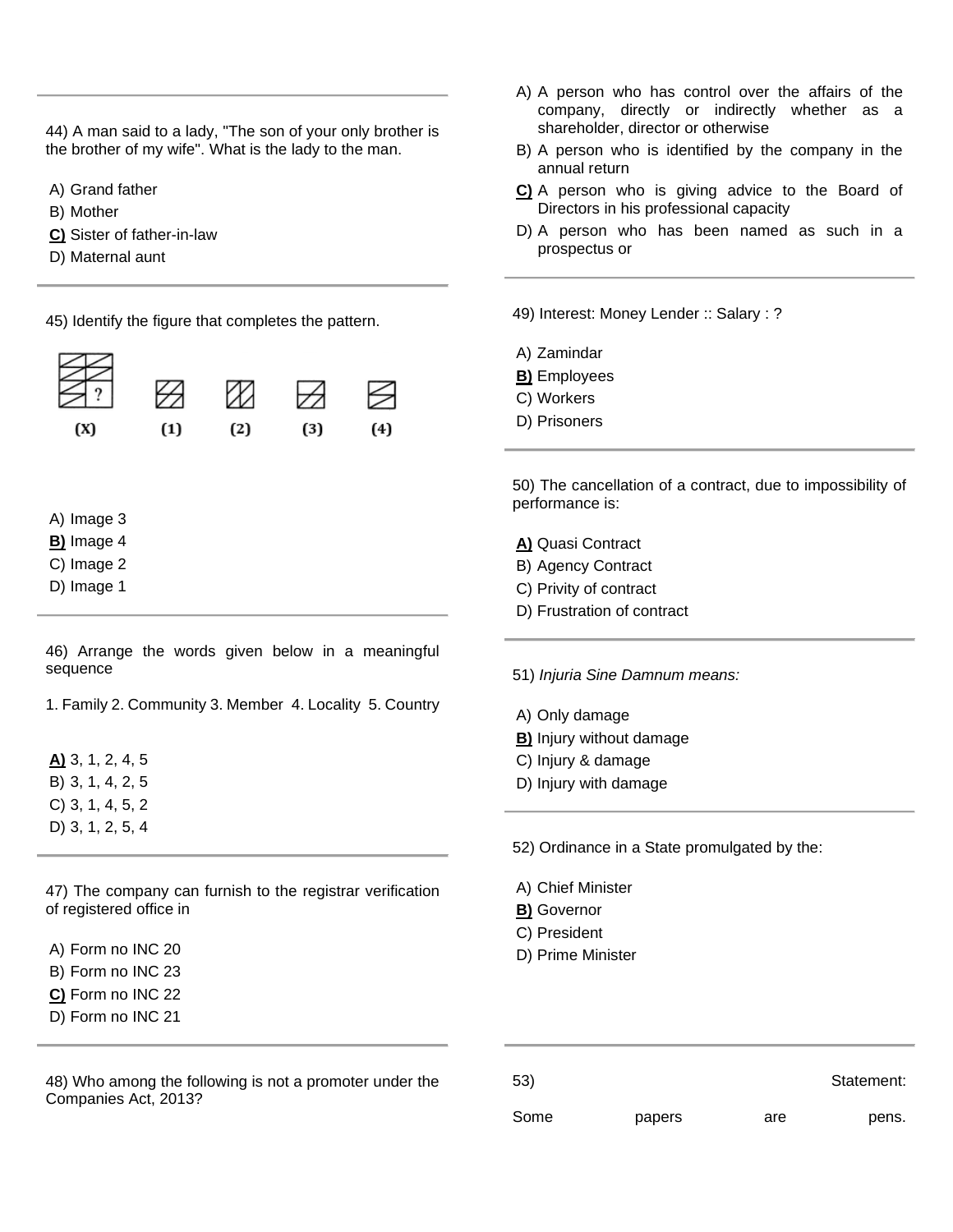| All | the | pencils | are | pens. |
|-----|-----|---------|-----|-------|

Conclusion:

I. Some pens are pearls.

- II. Some pens are papers
- A) Only I conclusion follows.
- B) Neither I nor II follows
- **C)** Only II conclusion follows.
- D) Either I or II follows

54) Directive Principles of State policy mentioned in the Constitution of India borrowed from:

- A) U.S. Constitution
- B) Canadian Constitution
- C) Russian Constitution
- **D)** Irish Constitution

55) Which of the following contains the regulations for management of the company?

- A) Incorporation Certificate
- B) Certificate of commencement of business
- **C)** Articles of Association
- D) Memorandum of Association

56)

Which of the following diagrams indicates the best relation between Profit, Dividend and Bonus ?





 $(4)$ 

A) Image 4

- B) Image 3
- C) Image 1
- **D)** Image 2

57) Number of members can be nominated to the Upper House of Parliament by the President of India is:

**A)** 12 B) 2 C) 7 D) 17

58) Find the odd number/letter from the given alternatives

| A) 841  |
|---------|
| B) 962  |
| C) 626  |
| D) 1090 |

59) Find the odd number/letter from the given alternatives

- A) CDLN
- B) MNPR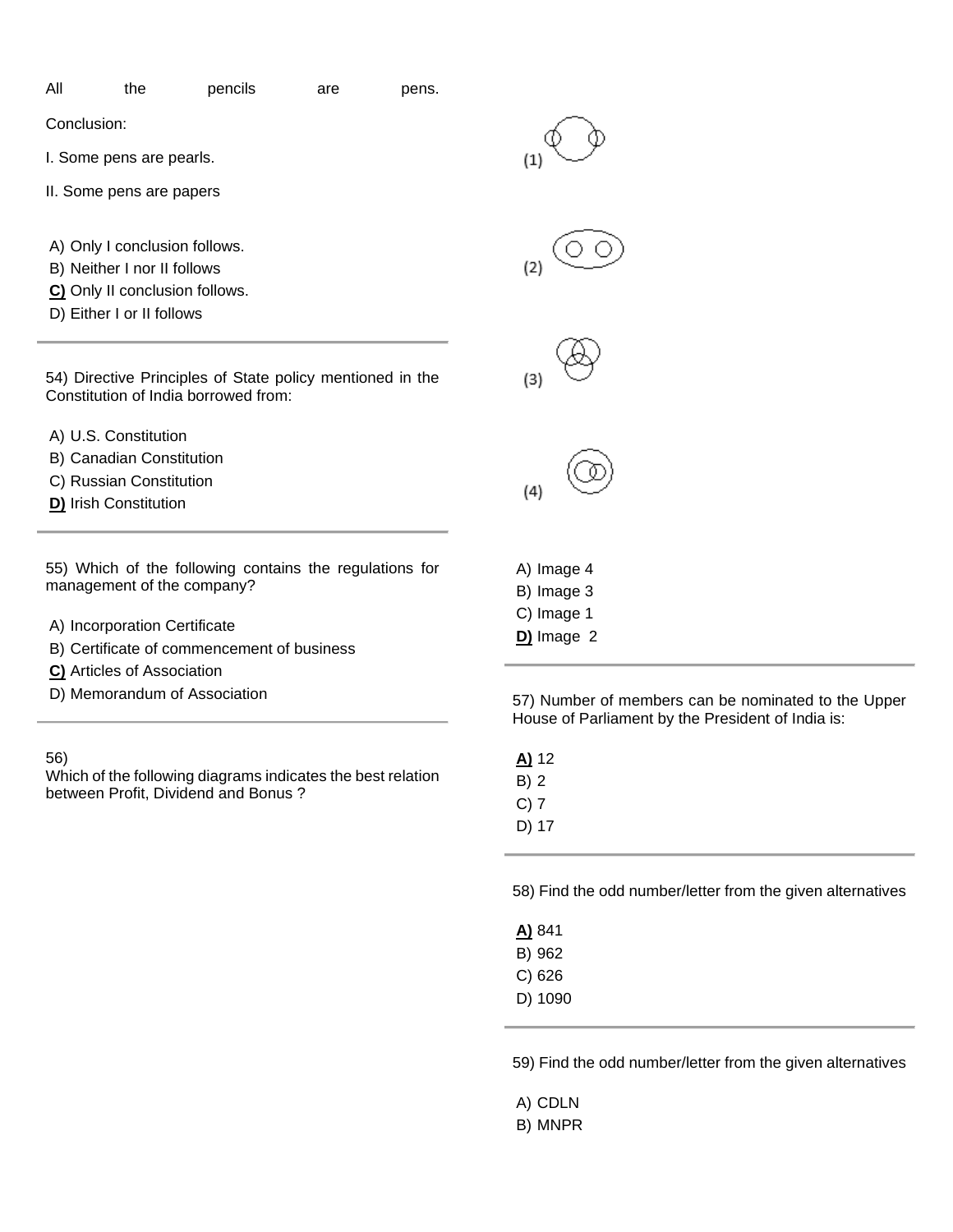| C) ACDE |
|---------|
| D) PQXZ |

60) Part IV of the Constitution of India deals with:

- **A)** Directive Principle of State Policy
- B) Uniform Civil Code
- C) Fundamental Duties
- D) Fundamental Right

61) Choose the figure which is different from the rest.



- A) Image 1 and 3
- B) Image 5
- **C)** Image 2
- D) Image 4

62) The writ *Quo Warranto* issue:

- A) To direct a Statutory Body to do certain thing
- B) To preserve the monuments of India
- C To protect a person to hold public office which
- ) he is legally entitled to hold

**D** To prevent a person to hold public office which **)**  he is not legally entitled to hold

63) Pointing to a photo, Dinesh said that "His father is the only son of my mother". The photo belongs to:

- A) Dinesh's Father
- **B)** Dinesh's Son
- C) Dinesh
- D) Dinesh's Brother

64) Choose the alternative which is closely resembles the mirror image of the given combination.

**EFFECTIVE** 

| EFFECTIVE (1)                          |
|----------------------------------------|
| (2) EVITCEFFE                          |
| EVITCEFFE (E)                          |
| EFRECTIVE (4)                          |
| A) Image 3<br>B) Image 2<br>C) Image 1 |

65) What will come in place of Question Mark?

6, 11, 21, 36, 56, ?

D) Image 4

A) 51 B) 91 C) 42 **D)** 81

66) Ordinance is promulgated by the:

### **A)** President

- B) Parliament
- C) Chief Minister
- D) Prime Minister

67) An auctioneers request for bid is :

- A) A mere statement of intention
- B) A mere communication of information in the course of negotiation
- **C)** An invitation to offer
- D) An offer

68) \_\_\_\_\_\_\_\_\_\_\_\_\_\_ Schedule of the Constitution of India deals with allocation of powers and functions between Union & States. It contains 3 lists such as Union List (For Central Govt.), States List (Power of State Govt.) and Concurrent List (Both Union & States).

A) Fourth

**B)** Seventh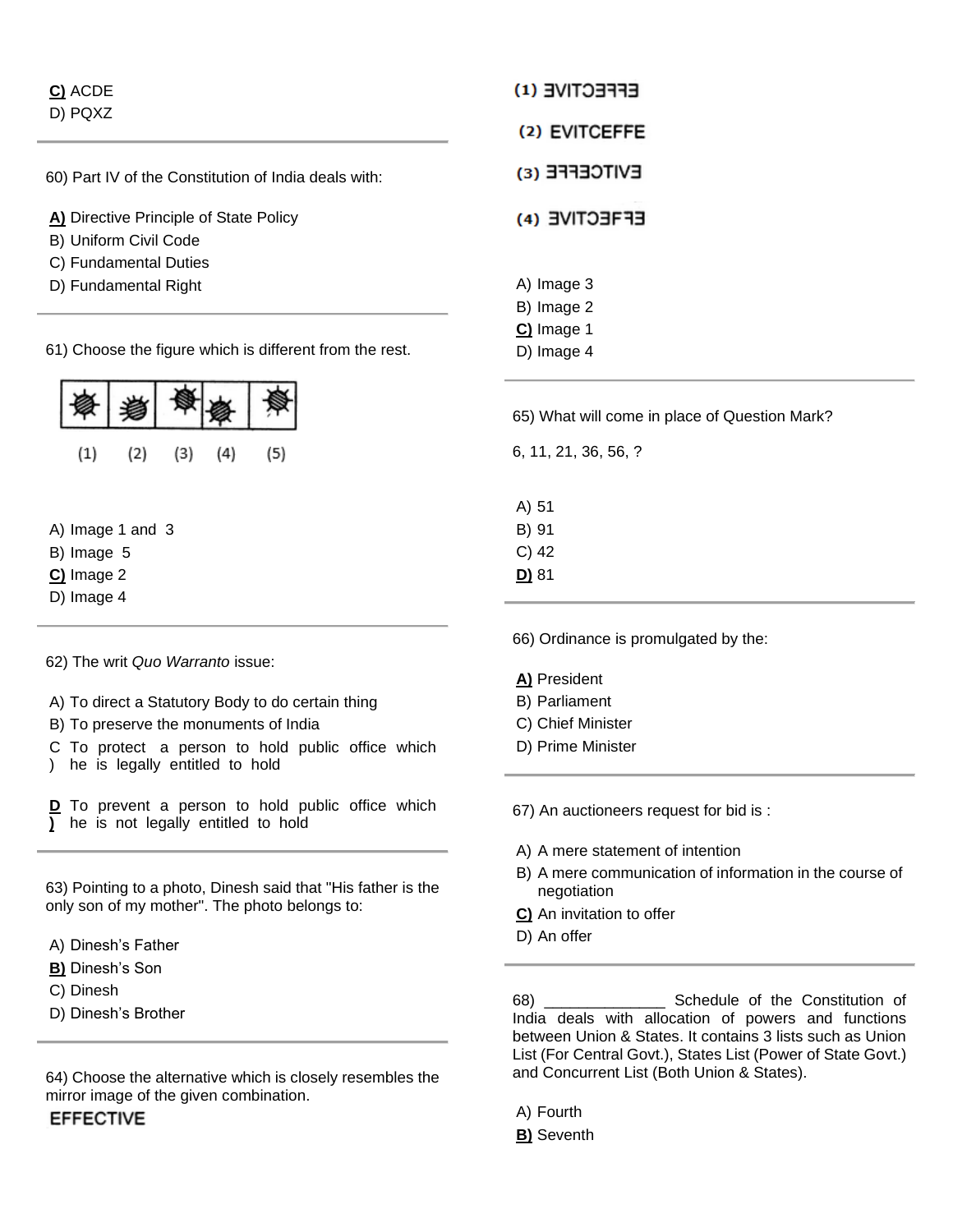C) Fifth

D) Sixth

69) What will come in place of Question Mark?

3, 2, 7, 6, 11, ?

A) 2 B) 8 **C)** 10 D) 4

70) Water : Dam :: Trade : ?

A) Economy

B) Commerce

**C)** Trade Policy

D) Goods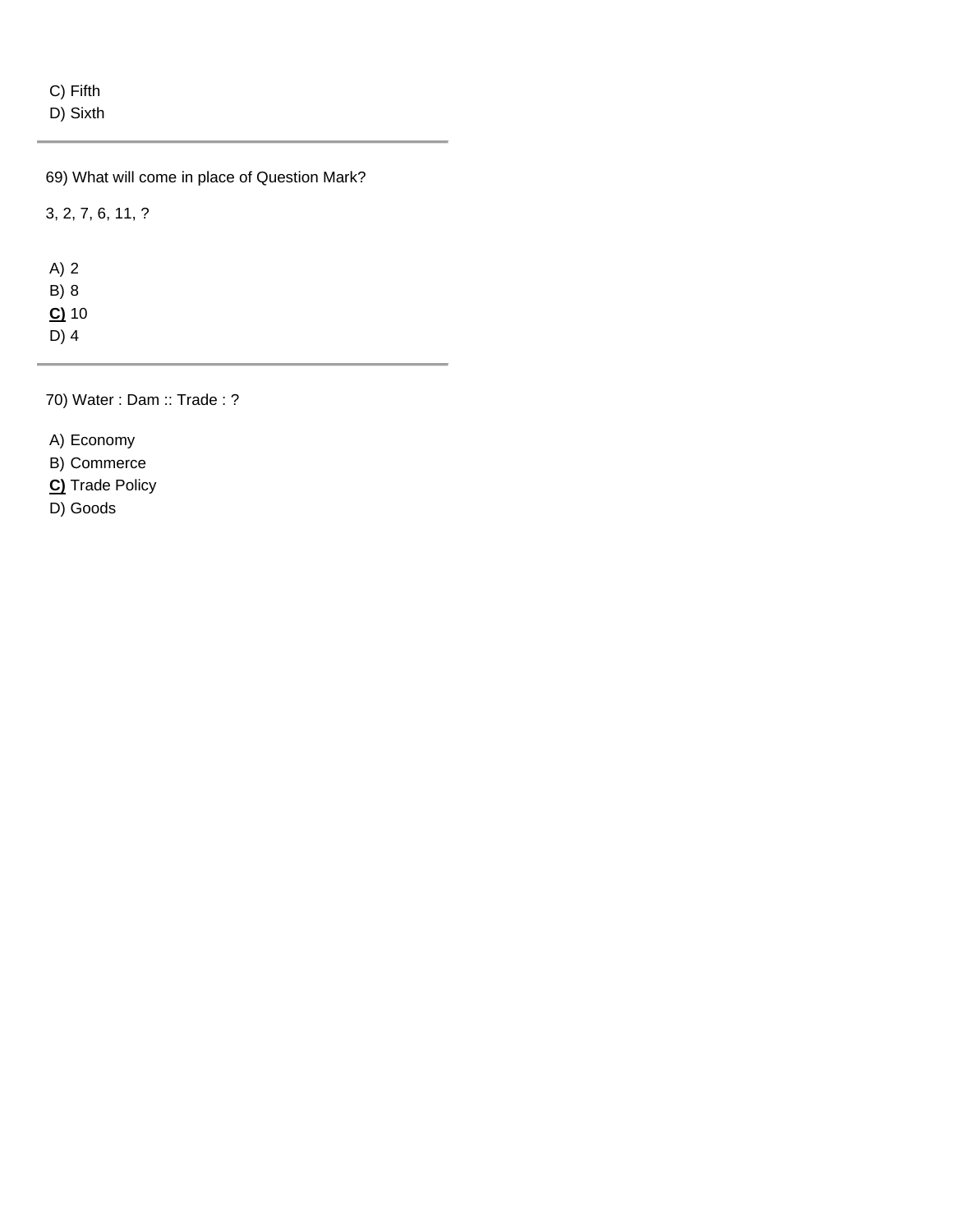No. of Questions: 35 Duration in Minutes: 120

71) If  $e_p < 1$ , it signifies:

- A) Unitary Elastic Demand
- B) Perfectly Inleastic Demand
- C) Perfectly Elastic Demand
- **D)** Relatively Inelastic Demand

72) Which of the following committee's recommended opening up of the insurance sector to private players in India?

- A) NL Mitra Committee
- **B)** Malhotra Committee
- C) Kumarmangalam Birla Committee
- D) Uday Kotak Committee

73) The Mutual Fund industry in India started in 1963 with formation of UTI in 1963 by an Act of Parliament and functioned under the regulatory and administrative control of the

- A) Small Industries Development Bank of India
- B) State Bank of India
- **C)** Reserve Bank of India
- D) Industrial Finance Corporation of India

74) 'No change in consumers preferences', is the assumption of which of the following laws of Economics?

- A) Law of Increasing Returns to Scale
- **B)** Law of Demand
- C) Law of Diminishing Returns to Scale
- D) Law of Supply

75) During which of the following five year plans, National Agricultural Policy, 2000 was framed?

- **A)** Ninth Five Year Plan
- B) Fifth Five Year Plan
- C) Eleventh Five Year Plan
- D) Tenth Five Year Plan

76) If  $e_p > 1$ , then it signifies:

- A) Perfectly Inelastic Demand
- **B)** Relatively Elastic Demand
- C) Unitary Elastic Demand
- D) Relatively Inelastic Demand

77) The formula to compute Net National Product at Market Prices is:

- **A)** GNP at Market Prices Depreciation
- B) GDP at Market Prices Depreciation
- C) GNP at Market Prices + Depreciation
- D) Cabinet Minister

78) \_\_\_\_\_\_\_\_\_\_\_\_ means a schedule of possible prices and amounts that would be sold at each price.

- A) Demand
- B) Sales
- **C)** Supply
- D) Profit

79) Which of the following was the first 'non-UTI mutual fund established in June 1987?

- A) HDFC Mutual Fund
- **B)** SBI Mutual Fund
- C) ICICI Mutual Fund
- D) PNB Mutual Fund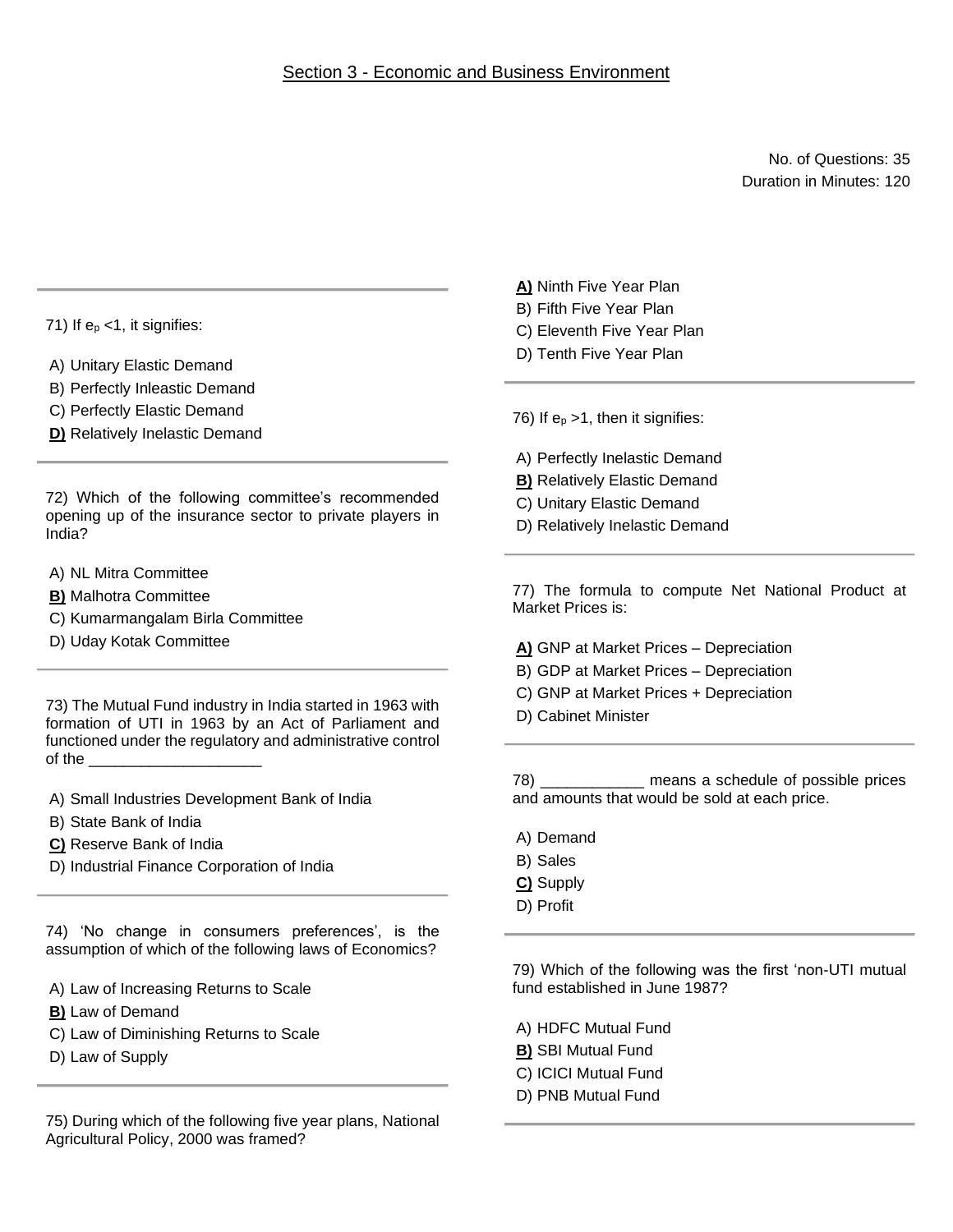80) The long form of CCEA is:

- A) Core Commission on External Affairs
- **B)** Cabinet Committee on Economic Affairs
- C) Core Committee on Economic Affairs
- D) Cabinet Commission on External Affairs

81) What is the formula to calculate GDP at Market Prices?

A) GNP at Market Prices + Net Indirect Taxes

- B) GNP at Market Prices + Net Income from Abroad
- C) GNP at Market Prices Net Indirect Taxes

**D)** GNP at Market Prices – Net Income from Abroad

82) Who among the following presented the first budget of independent India?

**A)** Mr.RK Shanmukham Chetty B) Mr.VKRV Rao C) Mr. C.D.Deshmukh

D) Mr. P.C. Mahalanobis

83) In 2003, Kotak Mahindra Finance Ltd. received a banking licence from RBI and became the first to be converted into a bank

**A)** Non-Banking Finance Company

- B) Insurance Company
- C) Mutual Funds
- D) Asset Reconstruction Company

84) When quantity demanded of a commodity increases as a result of fall in the price, it is called:

- A) Rise in Demand
- B) Increase in Demand
- **C)** Expansion in Demand
- D) Growth in Demand

85) Salaries, subsidies and interest payments are part of  $\blacksquare$  in union budget.

**A)** Revenue Expenditure

- B) Indirect Expenditure
- C) Direct Expenditure

D) Capital Expenditure

86) Which of the following is the implenting agency of Pre-Departure Orientation Program (PDOT )Program?

- A) Industrial Finance Corporation of India
- B) National Bank for Agriculture and Rural Development
- **C)** National Skill Development Corporation
- D) Insurance Regulatory Development Authority of India

87) When the change in supply is relatively more when compared to the change in price, we say that the commodity has

#### **A)** Relatively Greater Elastic supply

- B) Relatively Less Elastic Supply
- C) Perfectly Elastic Supply
- D) Unitary Elastic Supply

88) The formula to compute GNP at Market Prices is:

- A) GNP at Market Prices = GDP at Market Prices Net Income from Abroad
- B) GNP at Market Prices = GNP at Market Prices + Depreciation
- C) GNP at Market Prices = GDP at Market Prices + **Depreciation**
- **D)** GNP at Market Prices = GDP at Market Prices + Net Income from Abroad

89) The production of goods for self consumption is valued at  $\qquad \qquad$  while calculating national income through Product Method

A) None of the above

- **B)** Prevailing Market Prices
- C) Prevailing Cost Prices
- D) Historical Prices

90) If the total expenditure of the government exceeds its total revenue and non-revenue receipts in a financial year, then that gap is the \_\_\_\_\_\_\_\_\_\_\_\_\_ for the financial year.

A) Monetary Deficit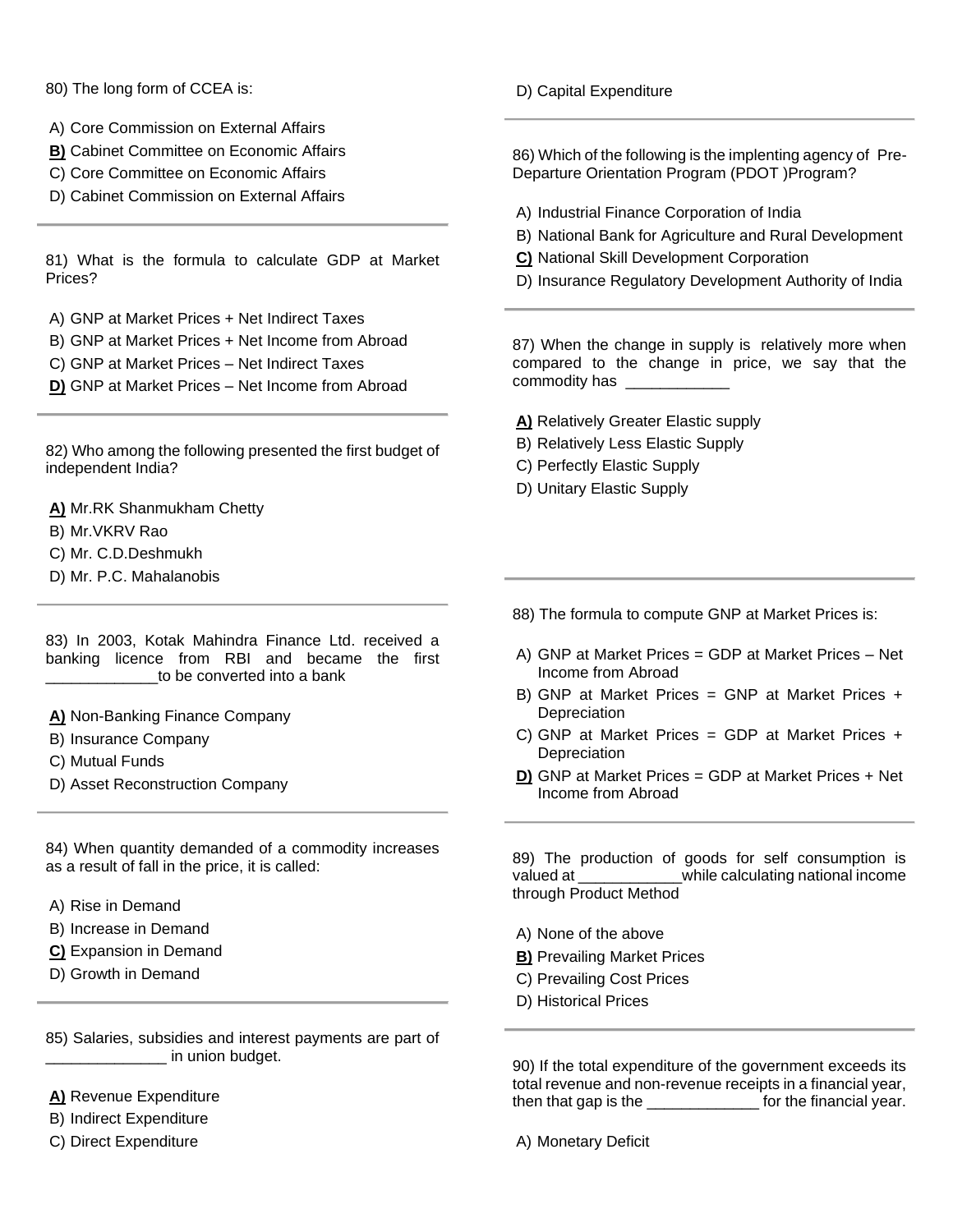**B)** Fiscal Deficit

C) Capital Deficit

D) Turnover Deficit

91) Consumer spending less on luxury items like car due to recession will fall under which of the following business environment?

- A) Political Environment
- B) Social Environment
- C) Technological Environment
- **D)** Economic Environment

92) Which of the following formula would be used to calculate Disposable Income?

**A)** Personal Income – Direct Taxes

- B) Personal Income + Direct Taxes
- C) Private Income Direct Taxes
- D) Private Income + Direct Taxes

93) When demand changes not because of price but because of changes in other determinants of demand, it is case of either \_\_\_\_\_\_\_\_\_ or \_\_\_\_\_\_\_\_\_\_\_\_ in demand.

- A) Rise, Fall
- **B)** Increase, Decrease
- C) Increase, Diminish
- D) Expansion, Contraction

94) The \_\_\_\_\_\_\_\_\_\_\_\_\_\_\_\_\_\_\_ is the market price where the quantity of goods supplied is equal to the quantity of goods demanded

- A) Nominal Price
- **B)** Equilibrium Price
- C) Attractive Price
- D) Exact Price

95) The Government of India in the backdrop of major failures of non-banking financial companies, phenomenon of vanishing companies, plantation companies and stock market scams decided to set up which of the following?

- A) Indian Institute of Corporate Affairs
- **B)** Serious Fraud Investigation Office
- C) Competition Commission of India
- D) Central Statistics Office
- 96) The formula to calculate Personal Income is:
- **A)** National Income Undistributed Corporate Profits Profit Taxes – Social Security Contribution + Transfer Payments + Interest on Public Debt
- B) National Income Undistributed Corporate Profits + Profit Taxes – Social Security Contribution – Interest on Public Debt
- C) National Income + Undistributed Corporate Profits + Profit Taxes + Social Security Contribution
- D) National Income Undistributed Corporate Profits + Profit Taxes – Social Security Contribution – Transfer Payments

97) The production value of transport and communication is taken into consideration for computation of National Income under which of the following methods?

- A) Income Method
- B) Expenditure Method
- **C)** Product Method
- D) Profit Method

98) \_\_\_\_\_\_\_\_\_\_\_\_\_\_ if any, must be deducted from the value added while calculating national income as per the Product Method, as it does not result into real increase in output.

- A) Stock Depreciation
- B) Stock Loss due to theft
- **C)** Stock Appreciation
- D) Stock Insured

99) The formula to compute Net National Product at Factor Cost is:

**A)** NNP at Market Prices – Indirect Taxes + Subsidies

- B) NNP at Market Prices + Indirect Taxex + Subsidies
- C) NNP at Market Prices Subsidies
- D) NNP at Market Prices Indirect Taxes Subsidies

100) While adding up the value of output of various sectors for calculation of National Income under Product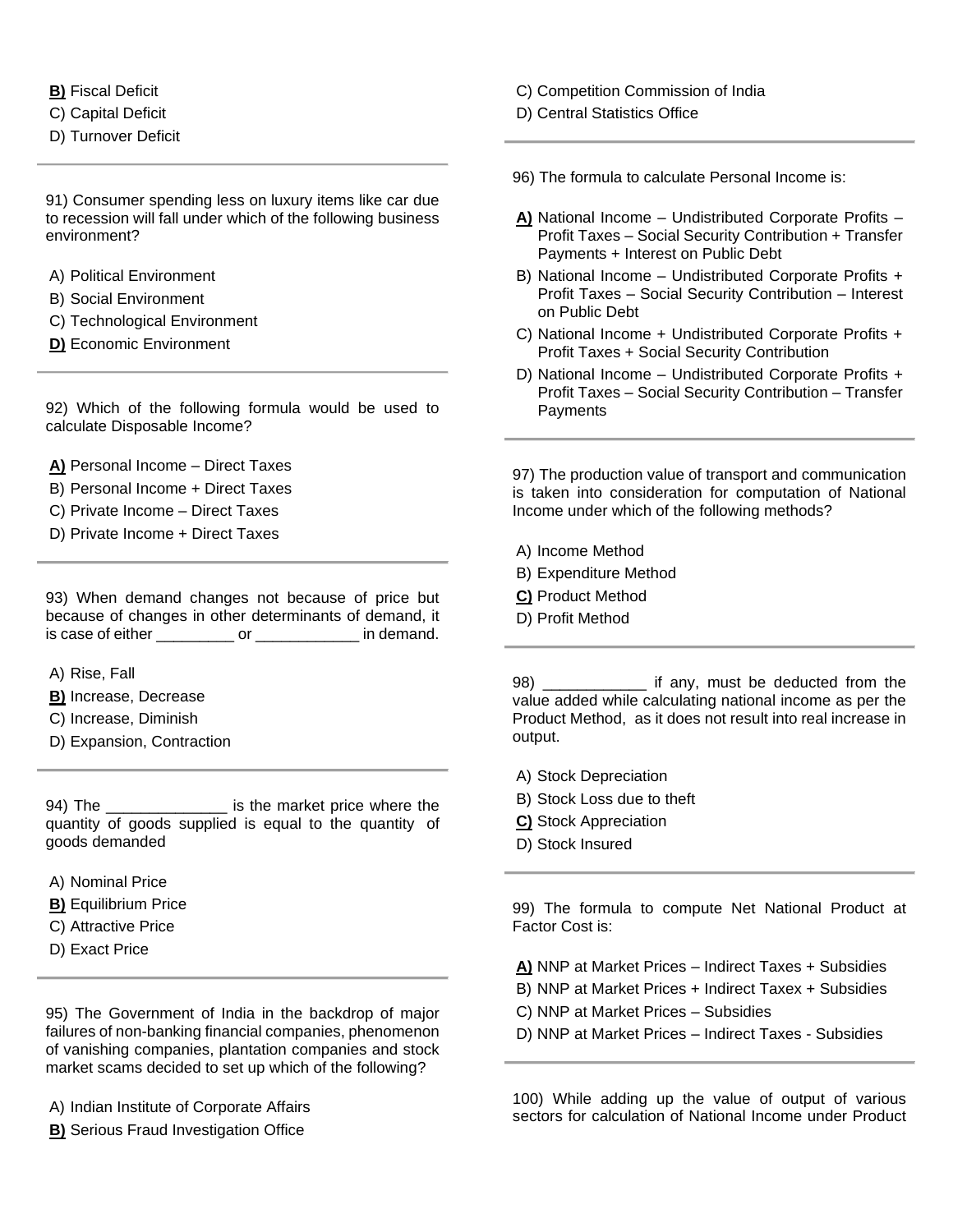Method, care should be exercised to avoid the problem of

A) Single Counting

\_\_\_\_\_\_\_\_\_\_\_\_

**B)** Double Counting

C) Triple Counting

D) Quadruple Countng

101) A commodity with has an infinite elasticity.

- A) Relatively Less Elastic Supply
- B) Unitary Elastic Supply
- C) Relatively Greater Elastic Supply
- **D)** Perfectly Elastic Supply

102) The long form of SUUTI is:

A) Special Undertakings of the Unit Trust of India

B) Specified Undertakings of the Union Trust of India

**C)** Specified Undertakings of the Unit Trust of India

D) Special Undertakings of Unit Turnover of India

103) The demand for very costly and cheap goods is generally\_\_\_\_\_\_\_\_\_\_\_\_\_

A) Relatively Elastic

**B)** Inelastic

- C) Unitary Elastic
- D) Perfectly Elastic

104) Which of the following equations will be used to compute percentage change in quantity demanded?

**A)** Change in Quantity / Original Quantity x 100

B) Change in Quantity x Original Quantity x 100 C) Change in Quantity – Original Quantity x 100

D) Change in Quantity + Original Quantity x 100

105) 'No concept of consumer preference' is the assumption of which of the following forms of market competition?

A) Duopoly

B) Oligopoly

C) Monopoly

**D)** Perfect Competition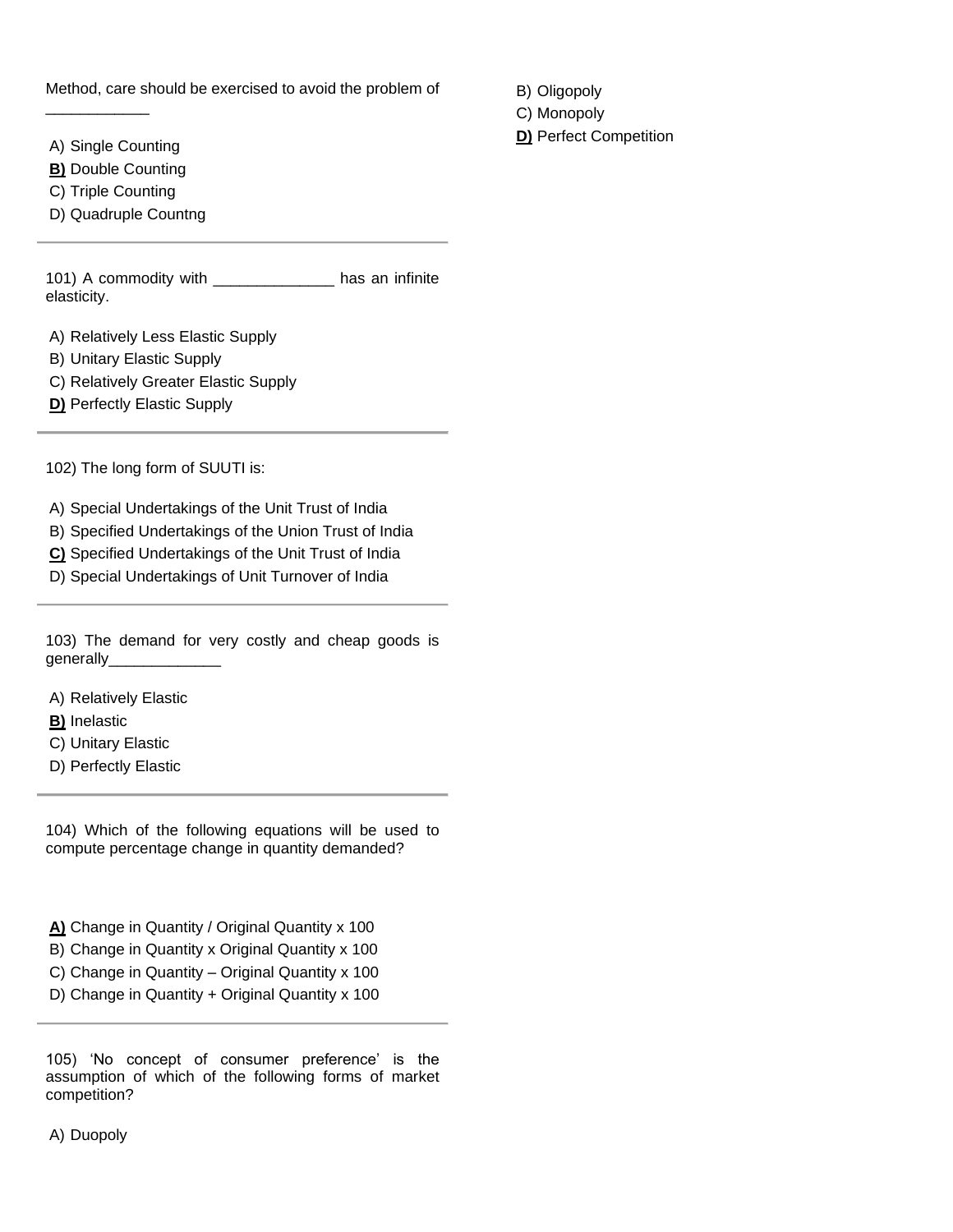## Section 4 - Current Affairs

No. of Questions: 15 Duration in Minutes: 120

106) Union Finance Minister Smt. Nirmala Sitharaman announced Economic Stimulus package of Rs. 20 Lakhs crore in how many tranches?

A) Six

B) Four

C) Three

**D)** Five

107) Ministry of Labour & Employment had decided to reduce the Employees' provident fund contributions to \_\_\_\_% from the existing 12% for three months till July 2020

A) 5

**B)** 10

C) 8

D) 6

108) Recently, US based equity giant KKR has bought \_\_\_\_\_% stake in Jio platforms.

A) 7.32 B) 9.32 **C)** 2.32

D) 5.32

109) Who is the present union Health Minister who recently appointed as the chairman of the World Health Organization (WHO) 34-member Executive Board?

**A)** Dr. Harsh Vardhan

B) Nirmala Sitharaman

C) Piyush Goyal

D) Amit Shah

110) On January 2, 2020, Prakash Parv was celebrated as birth anniversary of which Sikh Guru?

**A)** Guru Gobind Singh

- B) Guru Har Rai
- C) Guru Teg Bahadur
- D) Guru Harkrishan Sahib

111) Name the 1<sup>st</sup> Indian tennis player who has won the Fed Cup heart award 2020 for Asia/Oceania Zone?

A) Rohan Bopanna

- B) Vijay Amritraj
- C) Leander Paes
- **D)** Sania Mirza

112) In the month of May 2020, which of the following tropical cyclone touched Odisha and West Bengal?

- A) Luban
- B) Megh
- C) Fani
- **D)** Amphan

113) Central government has announced to raise the Foreign Direct Investment (FDI) limit in defence manufacturing under automatic route from 49% to  $\%$ .

- **A)** 74
- B) 65
- C) 100
- D) 51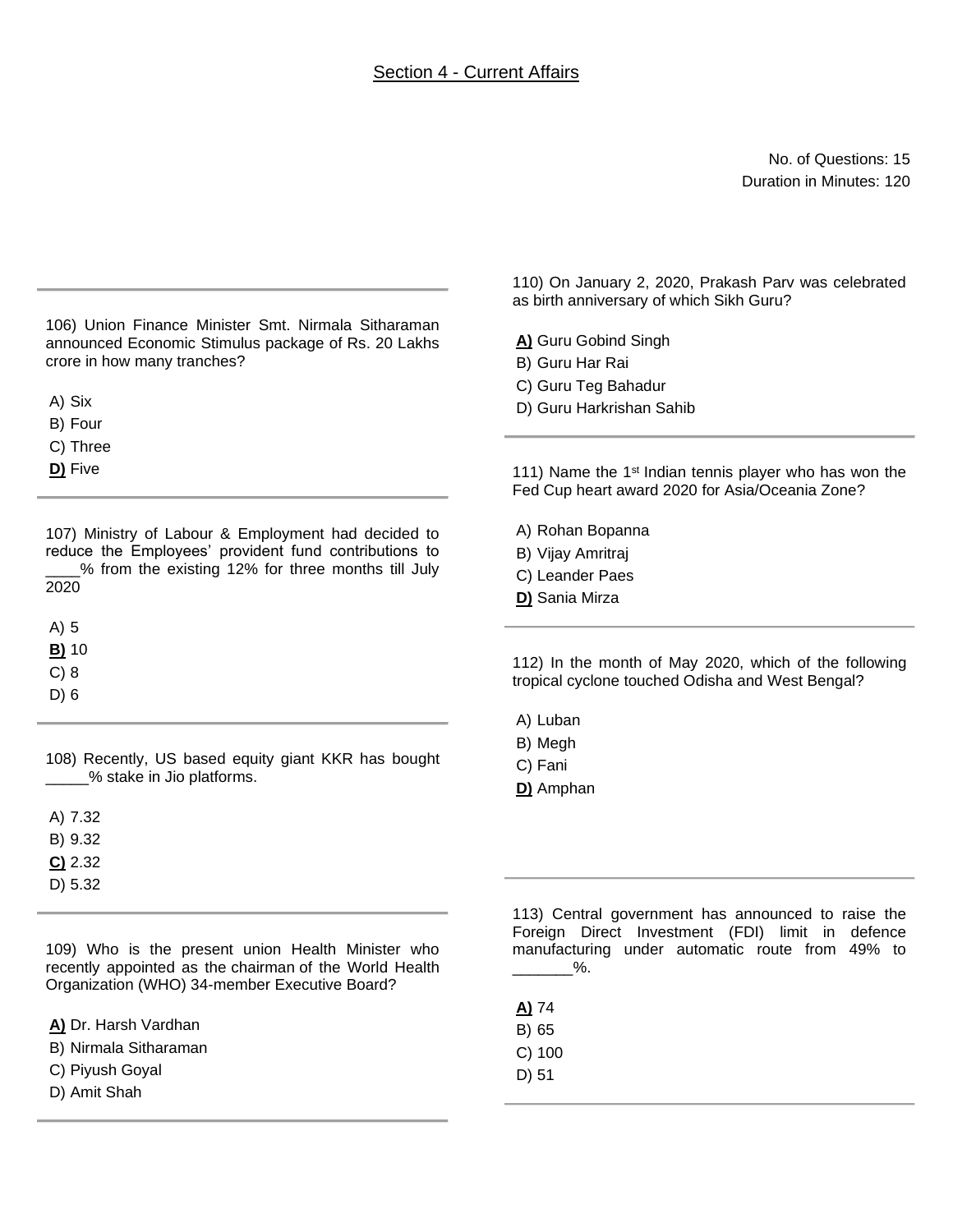114) Para athlete Deepa Malik (1<sup>st</sup> women to win medal in Paralympic games) who announced retirement is associated with which sports?

A) Triple Jump

B) Long jump

**C)** Shot Put

D) Middle distance running

115) Who is the present Governor of Reserve Bank of India?

A) Raghuram Rajan

- **B)** Shaktikanta Das
- C) Urjit Patel
- D) Tapan Roy

116) Name the person who has been appointed as the chairman of NABARD recently till July 2022 ?

- A) Harsh Kumar Bhanwala
- B) P.V.S Suryakumar
- **C)** Govinda Rajulu Chintala
- D) Shaji K V

117) Name the person who authored the book titled "Wuhan Diary: Dispatches from a Quarantined City"?

A) Yiyun Li

- B) Hua Yu
- C) Lu Xun
- **D)** Fang Fang

118) Name the programme which was launched for online education (1 to 12) announced under "Atmanirbhar Bharat Abhiyaan".

A) PM e-Abhiyan

- **B)** PM e-Vidhya
- C) PM e-Suraksha
- D) PM e-Kalyan

119) From which Indian organization, the four Indian Air Force Pilots have been selected for training in Russia for

the ambitious Gaganyaan Manned Space Mission, that is going to be launched in 2022?

- A) Indian Air Force (IAF)
- B) The Marine Commandos (MARCOS)
- **C)** Indian Space Research Organisation (ISRO)
- D) Indian Navy

120) The central government has launched India's biggest evacuation plan to bring back Indian citizens stranded in foreign countries. What is the name of the mission?

**A)** Vande Bharat Mission

- B) Stranded Indians Mission
- C) Smart India Mission
- D) Bharat Nagrik Mission